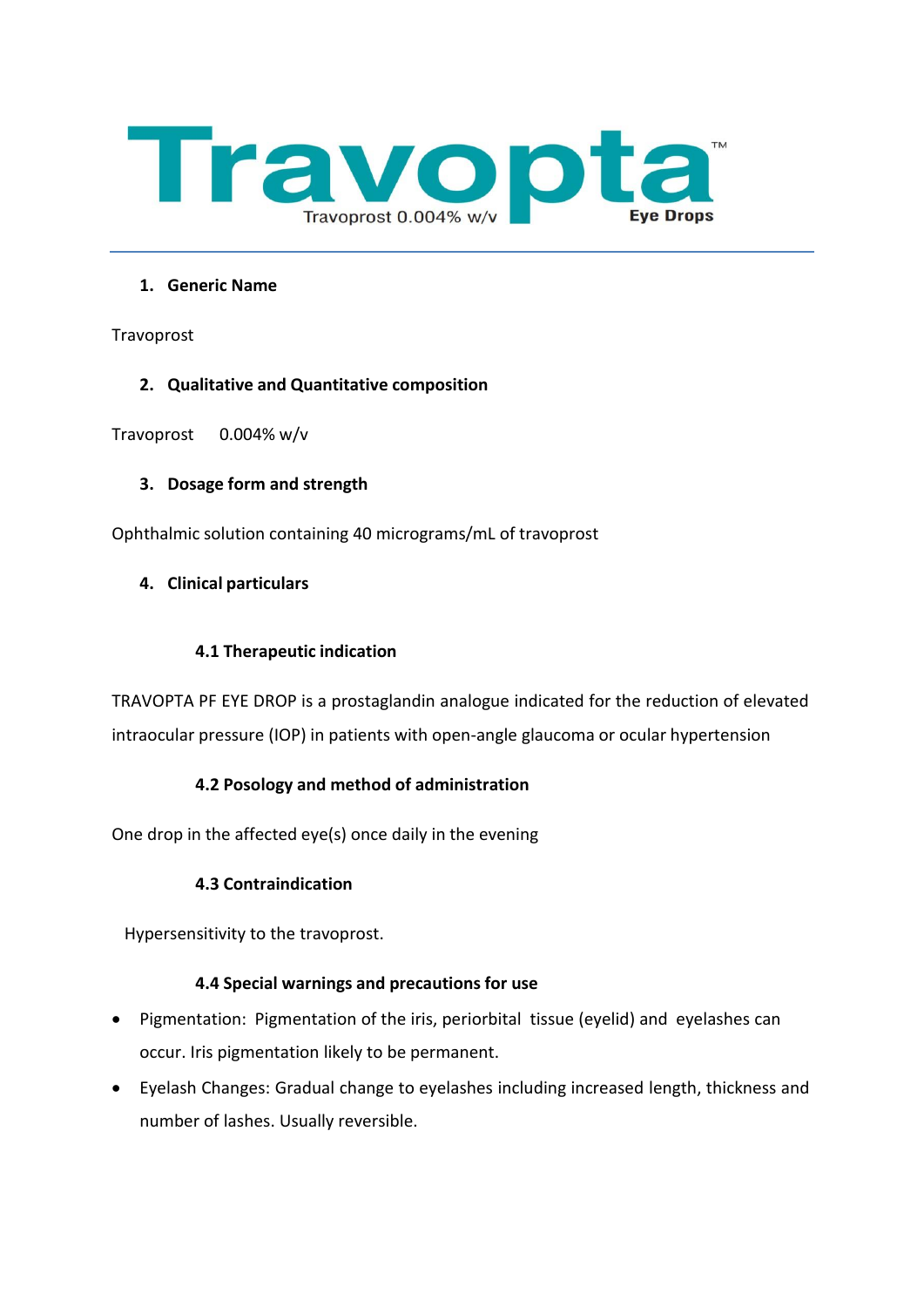- Macular Edema: Macular edema, including cystoid macular edema, has been reported during treatment with travoprost ophthalmic solution. TRAVOPTA PF EYE DROP should be used with caution in aphakic patients, in pseudophakic patients with a torn posterior lens capsule, or in patients with known risk factors for macular edema.
- Angle-closure, Inflammatory or Neovascular Glaucoma : TRAVOPTA PF EYE DROP has not been evaluated for the treatment of angle-closure, inflammatory or neovascular glaucoma.
- Bacterial Keratitis: There have been reports of bacterial keratitis associated with the use of multiple-dose containers of topical ophthalmic products. These containers had been inadvertently contaminated by patients who, in most cases, had a concurrent corneal disease or a disruption of the ocular epithelial surface
- Use with Contact Lenses: Contact lenses should be removed prior to instillation of TRAVOPTA PF EYE DROP and may be reinserted 15 minutes following its administration.

## **4.5 Drug interactions**

No interaction studies have been performed.

# **4.6 Use in special population**

# • **Pediatric patients:**

Use in paediatric patients below the age of 16 years is not recommended because ofpotential safety concerns related to increased pigmentation following long-term chronic use.

# • **Geriatric patients:**

No overall clinical differences in safety or effectiveness have been observed between elderly and other adult patients.

# • **Liver impairment:**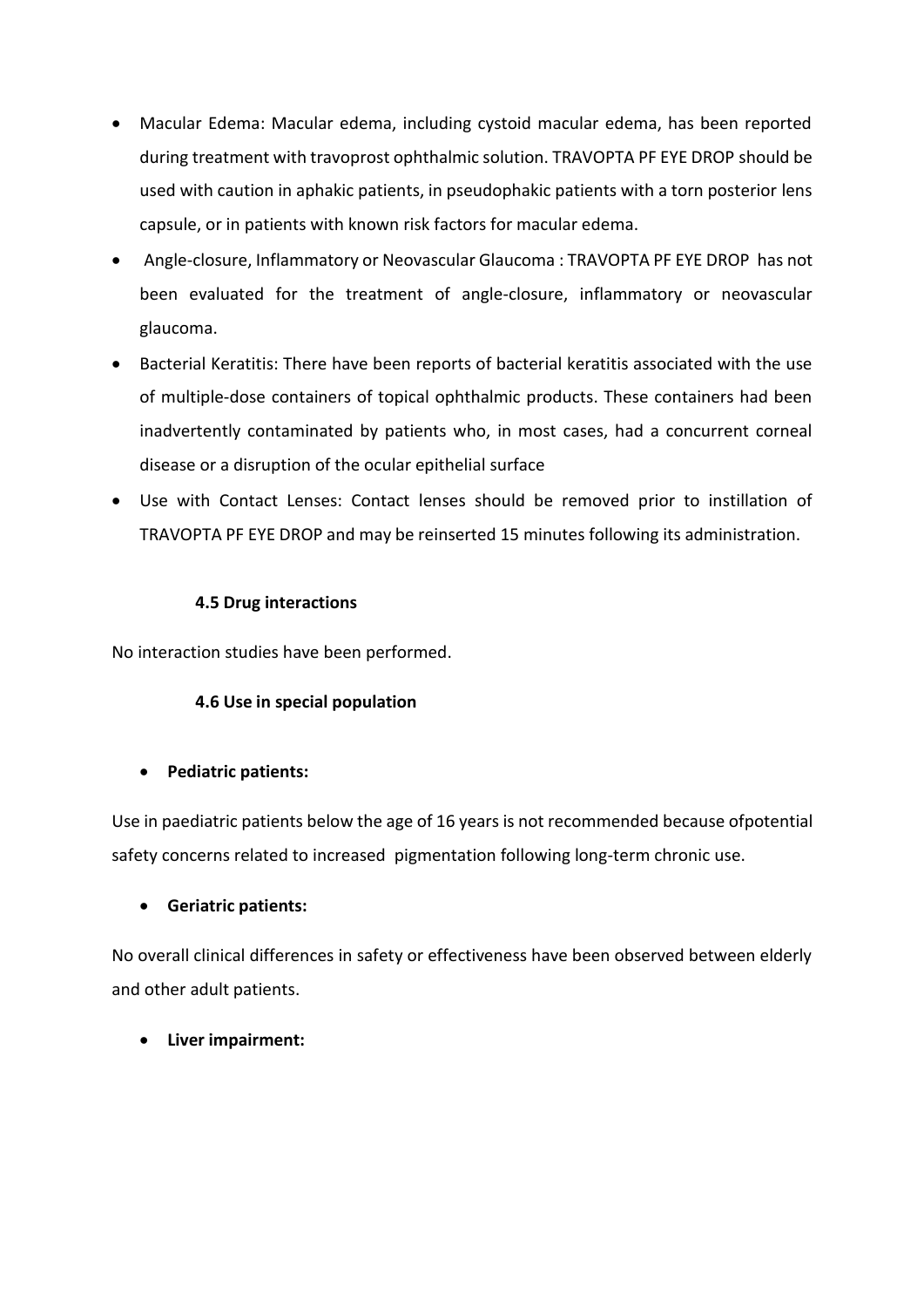Travoprost ophthalmic solution 0.004% has been studied in patients with hepaticimpairment. No clinically relevant changes in haematology, blood chemistry, or urinalysis laboratory data were observed in these patients.

### • **Renal failure:**

Patients with the renal impairment have been studied, no clinically relevant changes in the urinalysis, haematology observed in these patients.

### • **Pregnancy and lactation:**

Pregnancy Category C. TRAVOPTA PF EYE DROP should be administered during pregnancy only if the potential benefit justifies the potential risk to the foetus.

### • **Lactating Women:**

A study in lactating rats demonstrated that radiolabel travoprost and/or its metabolites were excreted in milk. It is not known whether this drug or its metabolites are excreted in human milk. Because many drugs are excreted in human milk, caution should be exercised when TRAVOPTA PF EYE DROP is administered to a nursing woman

## **4.7 Effects on ability to drive and use machine**

Patients should be cautioned against engaging in activities requiring complete mental alertness, and motor coordination such as operating machinery until their response to Travopta eye drops is known.

### **4.8 Undesirable effects**

Most common adverse reactions are Ocular hyperaemia, Eye irritation, Eye pain, Visual impairment, Vision blurred, Eye pruritus, Glaucoma, Dry eye, Lacrimation increased, Photophobia, Eye disorder, Blindness, Eye swelling, Growth of eyelashes, Ocular discomfort, Conjunctival hyperaemia, Foreign body sensation in eyes, Visual acuity reduced, Eyelid oedema.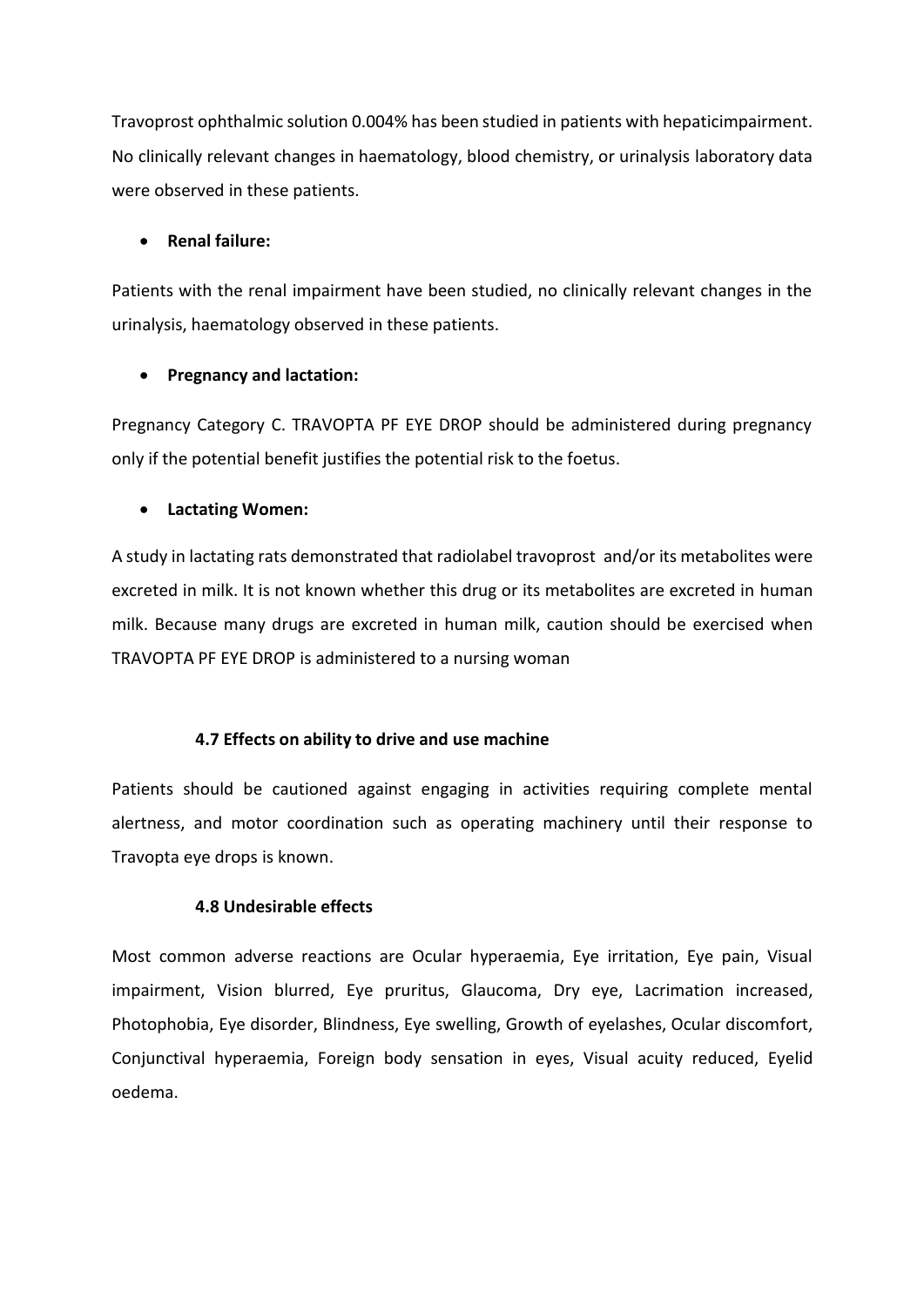#### **4.9 Overdose**

This medicine may be harmful if swallowed. If swallowing or overdose of TRAVOPTA PF EYE DROP is suspected, contact physician immediately

#### **5. Pharmacological properties**

#### **5.1 Mechanism of action**

Travoprost, a prostaglandin F2α analogue, is a highly selective full agonist which has a high affinity for the prostaglandin FP receptor, and facilitates reductions in intraocular pressure by increasing the outflow of aqueous humour via trabecular meshwork and uveoscleral pathways. Reduction of the intraocular pressure in man starts about 2 hours after administration and maximum effect is reached after 12 hours. Significant lowering of intraocular pressure can be maintained for periods exceeding 24 hours with a single dose

#### **5.2 Pharmacodynamic properties**

Travoprost, an isopropyl ester prodrug, it is a synthetic prostaglandin F2 alpha analogue that is rapidly hydrolyzed by esterases in the cornea to its biologically active free acid Label. The travoprost free acid is potent and highly selective for the FP prostanoid receptor. Travoprost is believed to reduce intraocular pressure by increasing uveoscleral outflow. The exact mechanism of action is unknown at this time.

#### **5.3 Pharmacokinetic properties**

Travoprost is absorbed through the cornea and is hydrolyzed to the active free acid. Data from 4 multiple dose pharmacokinetic studies (totalling 107 subjects) have shown that plasma concentrations of the free acid are below 0.01 ng/mL (the quantitation limit of the assay) in two-thirds of the subjects. In those individuals with quantifiable plasma concentrations (N=38), the mean plasma Cmax was  $0.018 \pm 0.007$  ng/mL (ranged 0.01 to 0.052 ng/mL) and was reached within 30 minutes. From these studies, travoprost is estimated to have a plasma half-life of 45 minutes. There was no difference in plasma concentrations between Days 1 and 7, indicating steady-state was reached early and that there was no significant accumulation. Travoprost, an isopropyl ester prodrug, is hydrolyzed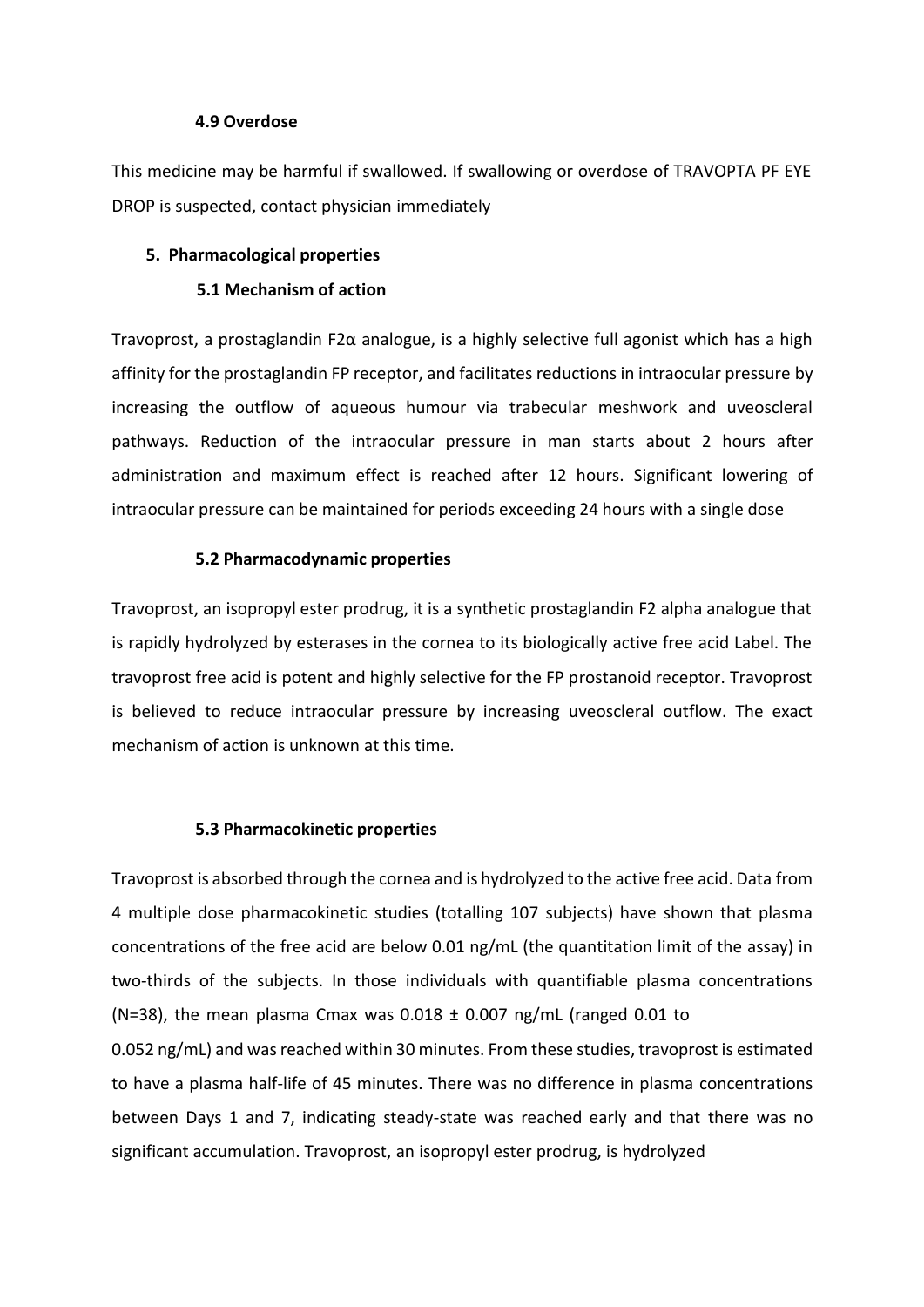by esterases in the cornea to its biologically active free acid. Systemically, travoprost free acid is metabolized to inactive metabolites via beta-oxidation of the  $\alpha$ (carboxylic acid) chain to give the 1,2-dinor and 1,2,3,4-tetranor analogues, via oxidation of the 15-hydroxyl moiety, as well as via reduction of the 13, 14 double bond. The elimination of travoprost free acid from plasma was rapid and levels were generally below the limit of quantification within one hour after dosing. The terminal elimination half-life of travoprost free acid was estimated from fourteen subjects and ranged from 17 minutes to 86 minutes with the meanhalf-life of 45 minutes. Less than 2% of the topical ocular dose of travoprost was excreted in the urine within 4 hours as the travoprost free acid.

#### **6. Nonclinical properties**

#### **6.1 Animal Toxicology or Pharmacology**

NA.

#### **7. Description**

Travoprost is a synthetic lipophilic isopropyl ester prodrug of the active compound travoprost free acid a prostaglandin F2alpha analog with anti-glaucoma property[12].Travoprost is a clear, colorless to slightly yellow oil that is very soluble in acetonitrile, methanol, octanol, and chloroform. It is practically insoluble in water.



**8. Pharmaceutical particulars**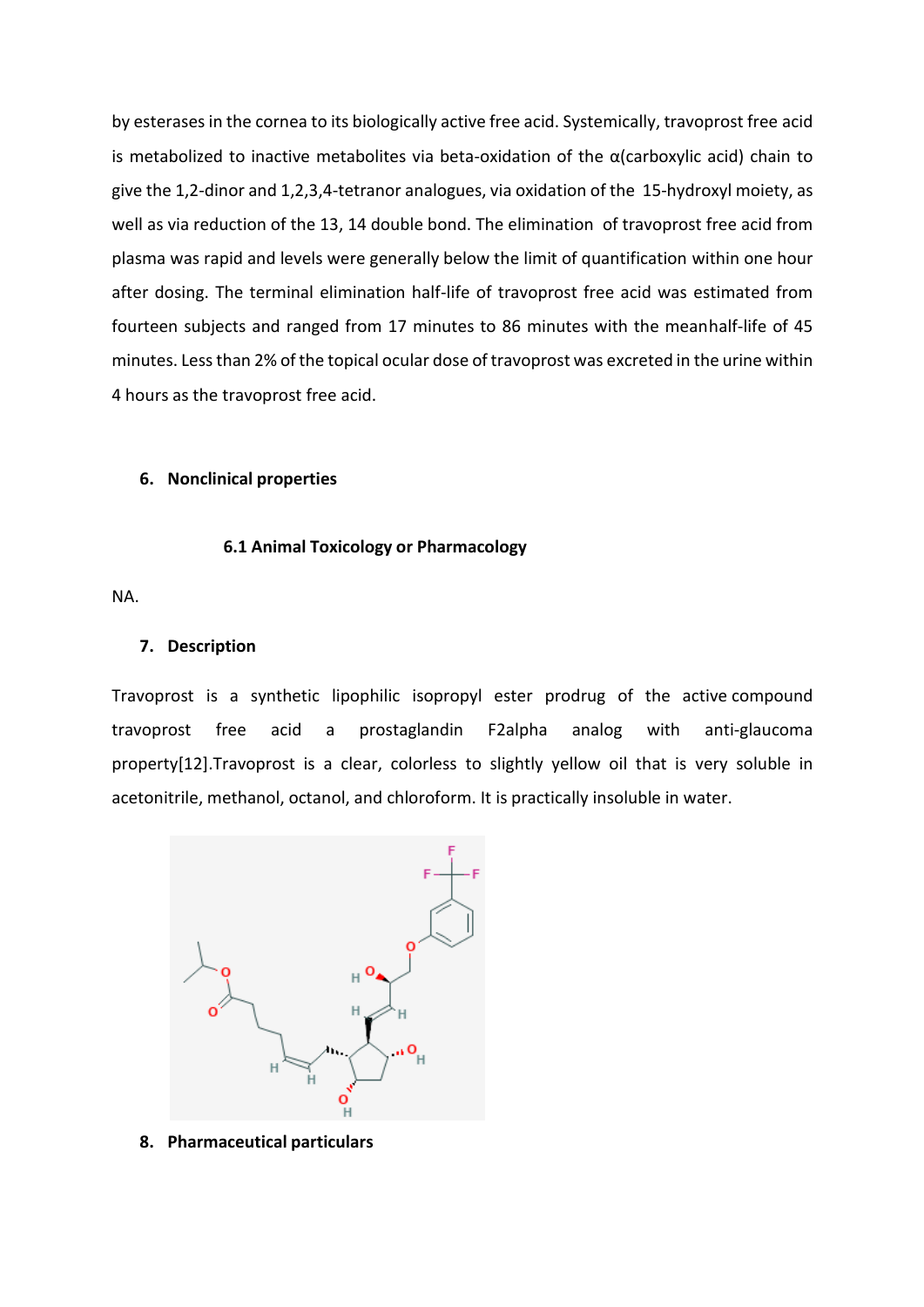### **8.1 Incompatibilities**

There are no known incompatibilities.

### **8.2 Shelf-life**

24 months

### **8.3 Packaging Information**

TRAVOPTA PF EYE DROP is available LDPE Vial of 3ml.

### **8.4 Storage and handling instructions**

Store between 2°C - 25°C away from light and moisture. Keep medicine away from children.

### **9. Patient Counselling Information**

NA

**9.1 Adverse reactions**

Refer 4.8

**9.2 Drug Interactions**

Refer 4.5

**9.3 Dosage**

One drop in the affected eye(s) once daily in the evening.

**9.4 Storage**

Refer 8.4

**9.5 Risk factors**

Refer 4.4

**9.6 Self-monitoring information**